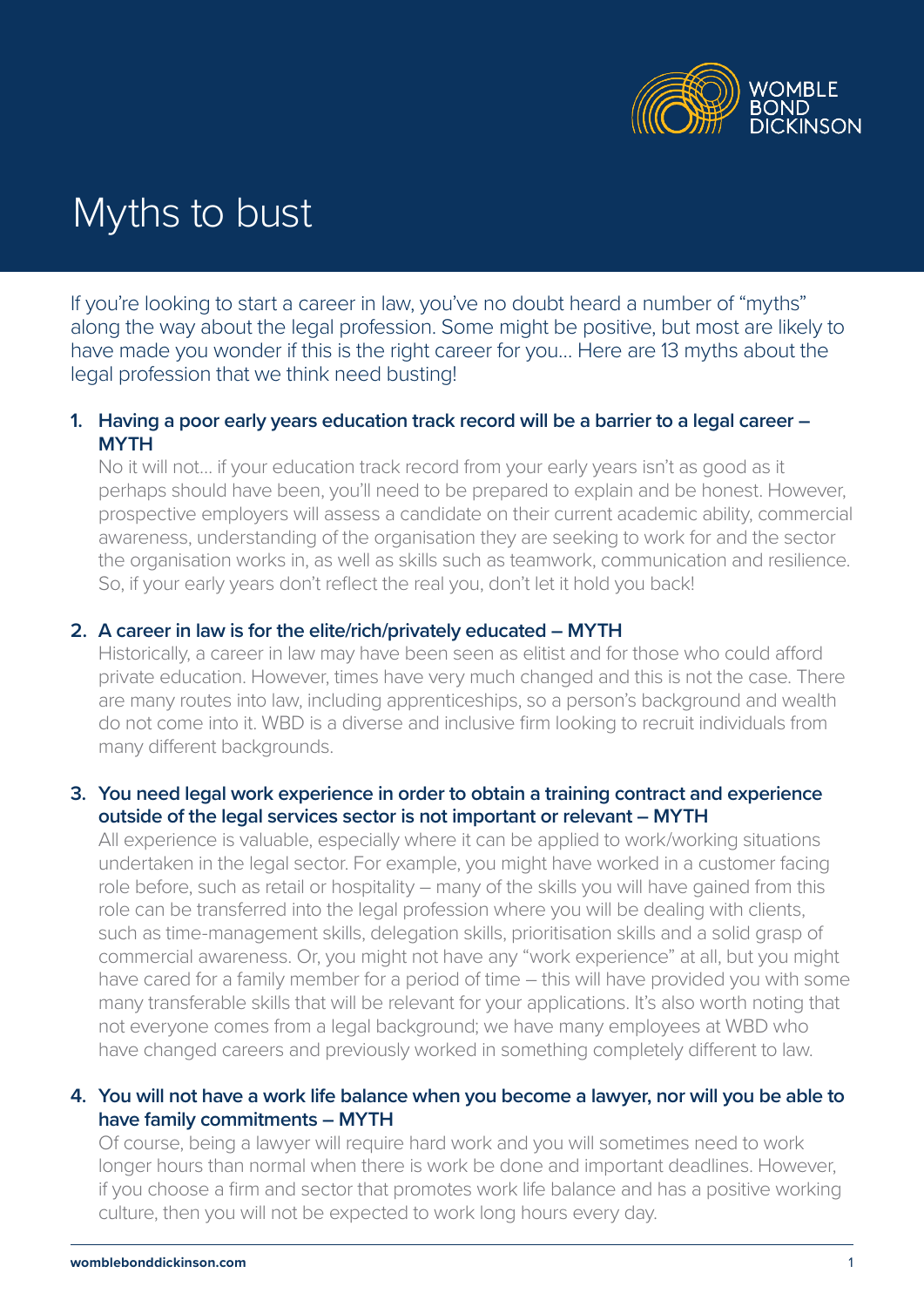# **5. Junior lawyers do not get the opportunity to get involved in business development or client engagement – MYTH**

Junior lawyers are an important part of developing the team they work in and also play an important part in maintaining and growing client relationships in a number of different ways. For example, clients are placing increasing importance on having visibility of, and a relationship with, all lawyers in a client service team rather than focusing solely on the client relationship partner as it's the client service team lawyers who will be providing most of the day to day legal advice to clients. For this reason, all members of the team participate in client engagement and business development activities.

## **6. Trainees and apprentices are often stuck doing photocopying and other mundane tasks – MYTH**

Commercial firms like WBD, recruit trainees and apprentices to support teams and the business with commercially important work. Of course in every role there is an element of admin work; however, as a trainee or apprentice, you will gain invaluable commercial experience and learn from colleagues around you.

#### **7. Most firms are strictly hierarchical and partners will be unapproachable – MYTH**

Although most firms have a hierarchy in place, this is rarely felt by the team members. At WBD teams are co-operative and every member of the team is important and treated the same. Our supervisors and partners are friendly and approachable and will make you feel part of the team. In fact, we were even recognised for this when we won the Legal Cheek award for Most Approachable Partners.

### **8. The legal industry is white, male dominated – MYTH**

This may have been your perception, especially historically, however the legal industry has come on leaps and bounds by investing time, resource and money into opening the industry up to all backgrounds. We've seen a significant shift in diversity in the profession – with wider routes to qualification, we've been able to unlock access and reach out to a diverse pool of candidates. Firms, including ours, are investing in supporting underrepresented groups with the use of mentoring schemes, apprenticeships and other initiatives. We recognise there's still a lot of work to be done but diversity and inclusion forms a part of our business and recruitment strategy.

#### **9. All lawyers stand up in court and argue cases, meaning you need to be a good public speaker and if you have a regional accent you won't be taken seriously – MYTH**

Aspiring solicitors often think that all lawyers are required to stand up in Court and argue cases, no matter what type of law you specialise in. However, unless you are looking to become a Barrister, it's unlikely that you'll be required to do this. If you end up working in a disputes team as a solicitor, then you will attend court; however, it will still be the barristers that will do most of the arguing and public speaking and, as a solicitor your role would be more client facing. So, if public speaking isn't something you're keen on, then there's no need to worry as this won't be a barrier to the profession. On the regional accent point, this is also a myth! You will be taken seriously no matter what your accent.